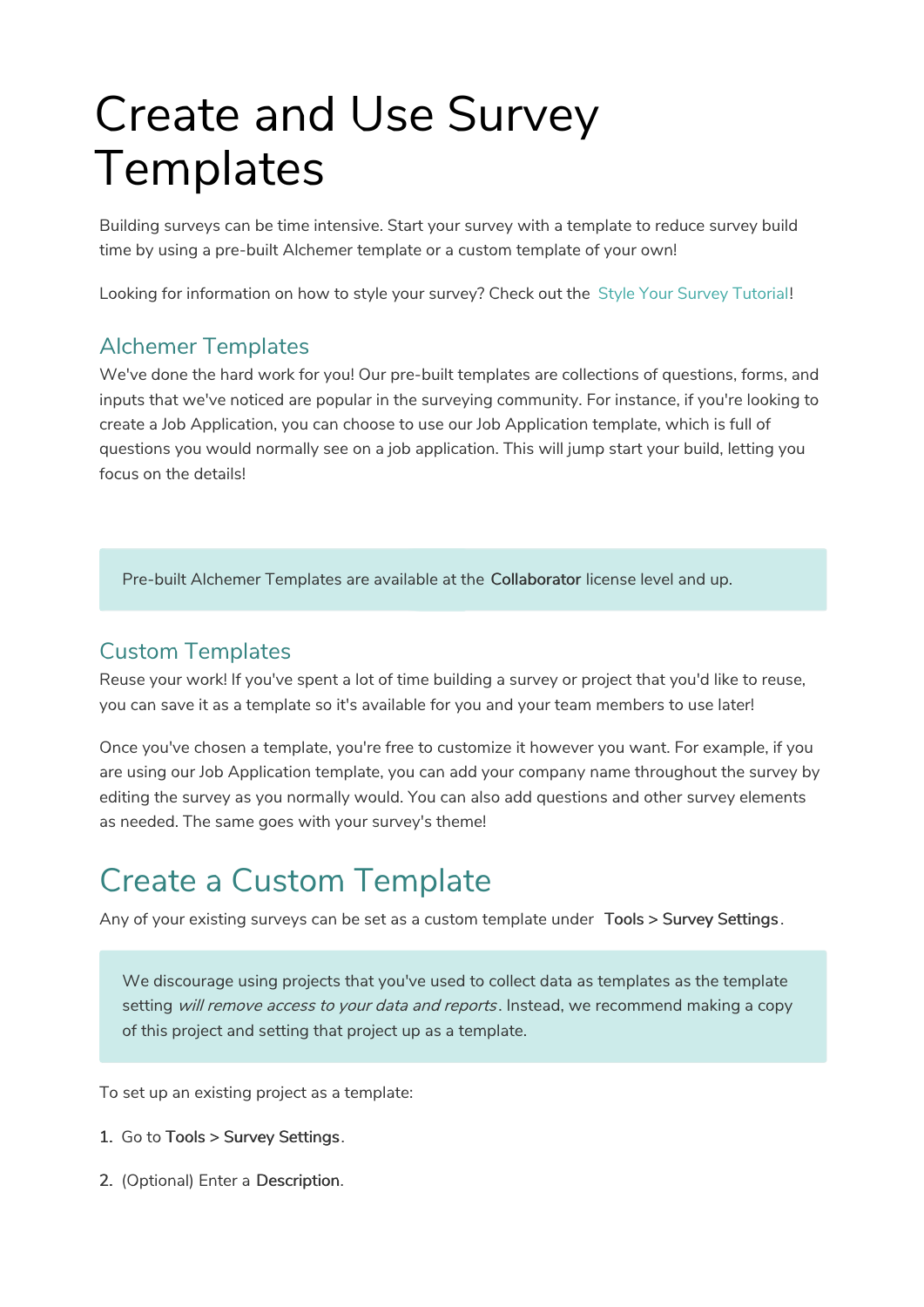- 3. (Optional) Specify a Category This will organize your templates in the template picker when creating a new project.
- 4. Select Make this a template and Save Settings.

Once your project is saved as a template, you'll notice that your project navigation along the top has changed. Templates are blueprints for creating new surveys so you won't see the Share, Test, or Results tabs.

| <b>Employee Engagement &amp; Workplace Happiness</b> |  |
|------------------------------------------------------|--|
| BUILD STYLE TOOLS -                                  |  |
| Mind the gap! This is a template.                    |  |
|                                                      |  |

## Delete a Template

If at any time, you would like to use your template as a survey for data collection you can do so by going to the Tools > Survey Settings and unchecking Make this a template. This will remove the template from your create from template menu.

### Create a Survey from a Template

Creating a survey from a template incorporates the template's build tab. Reports and Tracking Links are not copied from the template.

- 1. Click the Create Survey button from your home page/dashboard.
- 2. On the create survey screen, select the option to Use a Template then select the template you wish to use in the dropdown. Click Use this Template and your survey will be created.